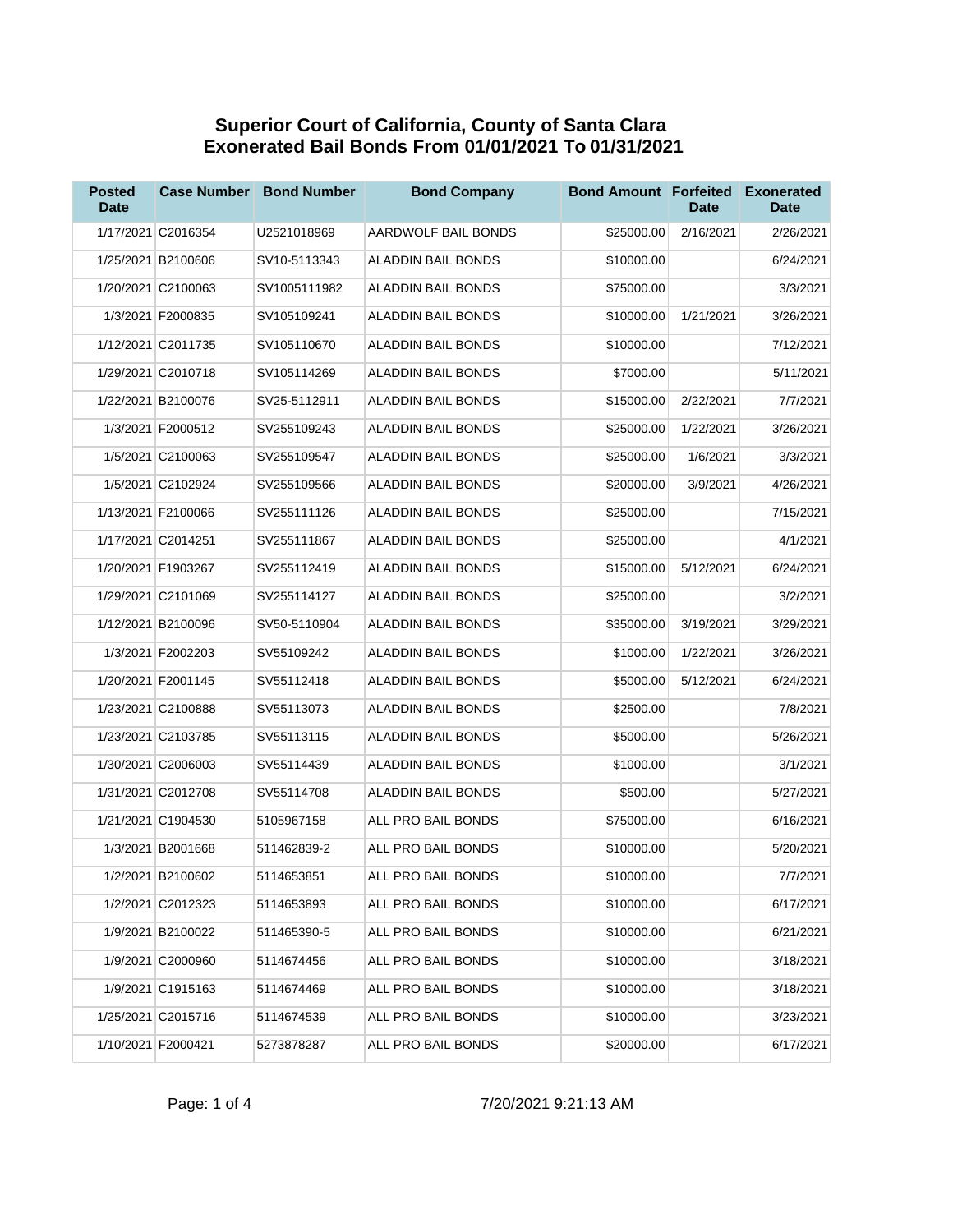| 1/12/2021 B2002891 | 527387829-0   | ALL PRO BAIL BONDS             | \$25000.00 | 2/16/2021 | 3/4/2021  |
|--------------------|---------------|--------------------------------|------------|-----------|-----------|
| 1/2/2021 C2102814  | 5273878331    | ALL PRO BAIL BONDS             | \$20000.00 |           | 3/5/2021  |
| 1/9/2021 C2102981  | 5273894212    | ALL PRO BAIL BONDS             | \$25000.00 | 3/10/2021 | 6/11/2021 |
| 1/12/2021 F2002222 | 5273894283    | ALL PRO BAIL BONDS             | \$25000.00 |           | 7/7/2021  |
| 1/18/2021 F2100212 | 5273894366    | ALL PRO BAIL BONDS             | \$15000.00 |           | 6/9/2021  |
| 1/18/2021 F2100403 | 5273894379    | ALL PRO BAIL BONDS             | \$25000.00 | 3/19/2021 | 3/29/2021 |
| 1/31/2021 B1904377 | 527389442-3   | ALL PRO BAIL BONDS             | \$25000.00 |           | 7/15/2021 |
| 1/2/2021 C2102811  | 5552501657    | ALL PRO BAIL BONDS             | \$50000.00 |           | 6/17/2021 |
| 1/25/2021 B2003206 | 555254281-8   | ALL PRO BAIL BONDS             | \$50000.00 |           | 3/23/2021 |
| 1/2/2021 C2011393  | 5804111027    | ALL PRO BAIL BONDS             | \$5000.00  |           | 6/17/2021 |
| 1/8/2021 C2015407  | 5804128010    | ALL PRO BAIL BONDS             | \$1.00     |           | 2/10/2021 |
| 1/15/2021 C1915193 | 5804155391    | ALL PRO BAIL BONDS             | \$5000.00  |           | 4/21/2021 |
| 1/15/2021 C1638194 | 5804155403    | ALL PRO BAIL BONDS             | \$5000.00  |           | 4/21/2021 |
| 1/31/2021 F2100093 | 5804155432    | ALL PRO BAIL BONDS             | \$1000.00  |           | 7/15/2021 |
| 1/27/2021 C1922408 | 5804155445    | ALL PRO BAIL BONDS             | \$5000.00  |           | 6/3/2021  |
| 1/27/2021 C1808337 | 5150228208    | ANGEL LOPEZ BAIL BONDS         | \$20000.00 |           | 3/11/2021 |
| 1/4/2021 C2009961  | U2521006892   | Angela Maxwell Bail Bonds      | \$20000.00 | 2/5/2021  | 7/12/2021 |
| 1/15/2021 C2009474 | T1050829439   | <b>BAD BOYS BAIL BONDS</b>     | \$5000.00  | 1/21/2021 | 3/26/2021 |
| 1/5/2021 C2016641  | T2550828061   | <b>BAD BOYS BAIL BONDS</b>     | \$10000.00 |           | 6/15/2021 |
| 1/15/2021 C2103410 | T2550828963   | <b>BAD BOYS BAIL BONDS</b>     | \$25000.00 |           | 7/6/2021  |
| 1/18/2021 C2012042 | T550819716    | <b>BAD BOYS BAIL BONDS</b>     | \$5000.00  | 5/28/2021 | 6/18/2021 |
| 1/8/2021 C2103090  | T550821758    | <b>BAD BOYS BAIL BONDS</b>     | \$5000.00  | 3/9/2021  | 7/2/2021  |
| 1/4/2021 C2002191  | T550828048    | <b>BAD BOYS BAIL BONDS</b>     | \$5000.00  |           | 2/4/2021  |
| 1/7/2021 B2003167  | FCS10-2186047 | <b>BAIL HOTLINE BAI LBONDS</b> | \$1.00     | 4/29/2021 | 7/8/2021  |
| 1/17/2021 C2015074 | fcs1002210096 | <b>BAIL HOTLINE BAI LBONDS</b> | \$85000.00 |           | 5/10/2021 |
| 1/7/2021 C2016007  | FCS102186046  | <b>BAIL HOTLINE BAI LBONDS</b> | \$5000.00  | 4/29/2021 | 7/8/2021  |
| 1/10/2021 C2015777 | FCS102197763  | <b>BAIL HOTLINE BAI LBONDS</b> | \$10000.00 | 2/10/2021 | 2/23/2021 |
| 1/14/2021 C2103437 | FCS102197766  | <b>BAIL HOTLINE BAI LBONDS</b> | \$10000.00 | 3/15/2021 | 4/23/2021 |
| 1/30/2021 F2001044 | FCS102197815  | <b>BAIL HOTLINE BAI LBONDS</b> | \$10000.00 | 5/25/2021 | 6/14/2021 |
| 1/4/2021 C2100051  | FCS252189629  | <b>BAIL HOTLINE BAI LBONDS</b> | \$25000.00 | 3/10/2021 | 3/17/2021 |
| 1/17/2021 C2100254 | FCS252201254  | <b>BAIL HOTLINE BAI LBONDS</b> | \$25000.00 | 3/24/2021 | 4/1/2021  |
| 1/18/2021 C2103551 | FCS252201256  | <b>BAIL HOTLINE BAI LBONDS</b> | \$10000.00 | 3/19/2021 | 4/7/2021  |
| 1/23/2021 C2017720 | FCS252203931  | <b>BAIL HOTLINE BAI LBONDS</b> | \$15000.00 | 2/22/2021 | 4/27/2021 |
| 1/8/2021 B2003163  | FCS50-2198102 | BAIL HOTLINE BAI LBONDS        | \$50000.00 |           | 6/25/2021 |

## Page: 2 of 4 7/20/2021 9:21:13 AM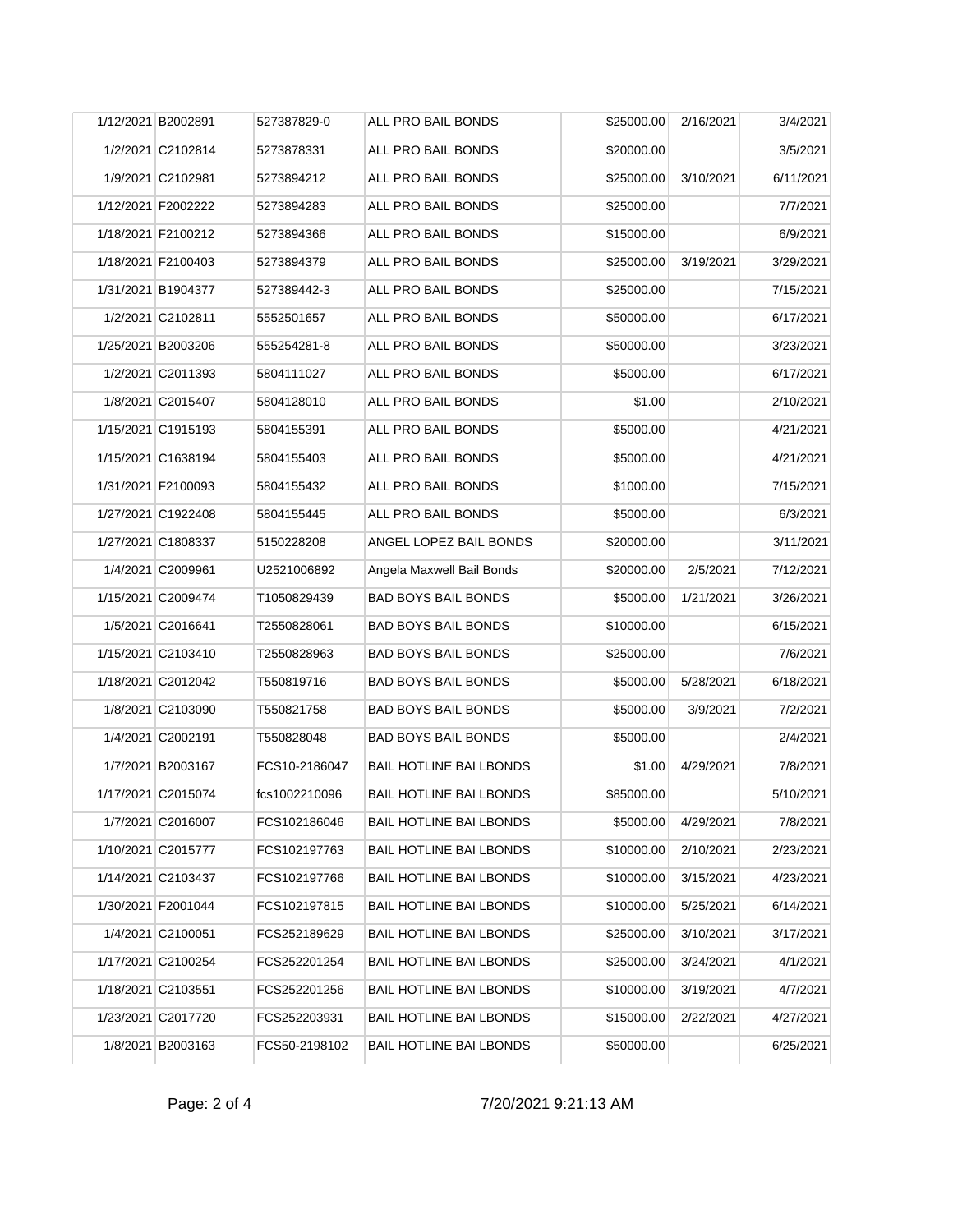|  | 1/8/2021 C2012088  | FCS502198101  | <b>BAIL HOTLINE BAI LBONDS</b> | \$50000.00  |           | 6/25/2021 |
|--|--------------------|---------------|--------------------------------|-------------|-----------|-----------|
|  | 1/12/2021 C2100529 | FCS502198103  | <b>BAIL HOTLINE BAI LBONDS</b> | \$50000.00  | 6/23/2021 | 6/28/2021 |
|  | 1/25/2021 C2015609 | FCS502209880  | <b>BAIL HOTLINE BAI LBONDS</b> | \$35000.00  |           | 6/28/2021 |
|  | 1/17/2021 C2016084 | FCS502209987  | <b>BAIL HOTLINE BAI LBONDS</b> | \$40000.00  | 3/24/2021 | 4/1/2021  |
|  | 1/7/2021 B2003167  | FCS10-2186047 | <b>BAIL HOTLINE BAIL BONDS</b> | \$1.00      | 4/29/2021 | 7/8/2021  |
|  | 1/17/2021 C2015074 | fcs1002210096 | <b>BAIL HOTLINE BAIL BONDS</b> | \$85000.00  |           | 5/10/2021 |
|  | 1/7/2021 C2016007  | FCS102186046  | <b>BAIL HOTLINE BAIL BONDS</b> | \$5000.00   | 4/29/2021 | 7/8/2021  |
|  | 1/10/2021 C2015777 | FCS102197763  | <b>BAIL HOTLINE BAIL BONDS</b> | \$10000.00  | 2/10/2021 | 2/23/2021 |
|  | 1/14/2021 C2103437 | FCS102197766  | <b>BAIL HOTLINE BAIL BONDS</b> | \$10000.00  | 3/15/2021 | 4/23/2021 |
|  | 1/30/2021 F2001044 | FCS102197815  | <b>BAIL HOTLINE BAIL BONDS</b> | \$10000.00  | 5/25/2021 | 6/14/2021 |
|  | 1/4/2021 C2100051  | FCS252189629  | <b>BAIL HOTLINE BAIL BONDS</b> | \$25000.00  | 3/10/2021 | 3/17/2021 |
|  | 1/17/2021 C2100254 | FCS252201254  | <b>BAIL HOTLINE BAIL BONDS</b> | \$25000.00  | 3/24/2021 | 4/1/2021  |
|  | 1/18/2021 C2103551 | FCS252201256  | <b>BAIL HOTLINE BAIL BONDS</b> | \$10000.00  | 3/19/2021 | 4/7/2021  |
|  | 1/23/2021 C2017720 | FCS252203931  | <b>BAIL HOTLINE BAIL BONDS</b> | \$15000.00  | 2/22/2021 | 4/27/2021 |
|  | 1/8/2021 B2003163  | FCS50-2198102 | <b>BAIL HOTLINE BAIL BONDS</b> | \$50000.00  |           | 6/25/2021 |
|  | 1/8/2021 C2012088  | FCS502198101  | <b>BAIL HOTLINE BAIL BONDS</b> | \$50000.00  |           | 6/25/2021 |
|  | 1/12/2021 C2100529 | FCS502198103  | <b>BAIL HOTLINE BAIL BONDS</b> | \$50000.00  | 6/23/2021 | 6/28/2021 |
|  | 1/25/2021 C2015609 | FCS502209880  | <b>BAIL HOTLINE BAIL BONDS</b> | \$35000.00  |           | 6/28/2021 |
|  | 1/17/2021 C2016084 | FCS502209987  | <b>BAIL HOTLINE BAIL BONDS</b> | \$40000.00  | 3/24/2021 | 4/1/2021  |
|  | 1/18/2021 F2100408 | 5552411048    | <b>BODYGUARD BAIL BONDS</b>    | \$35000.00  |           | 3/19/2021 |
|  | 1/7/2021 C1888085  | AS15569875    | DIAZ BROS BAIL BONDS           | \$5000.00   | 2/19/2021 | 3/23/2021 |
|  | 1/3/2021 C1918945  | 2021DD001393  | <b>ESPINOZA BAIL BONDS</b>     | \$50000.00  |           | 3/5/2021  |
|  | 1/13/2021 C2103348 | T15050827605  | <b>GOLDEN STATE BAIL BONDS</b> | \$50000.00  | 3/15/2021 | 7/8/2021  |
|  | 1/5/2021 B2003220  | T25-50829012  | <b>GOLDEN STATE BAIL BONDS</b> | \$10000.00  |           | 4/22/2021 |
|  | 1/14/2021 C2015616 | T2550829014   | GOLDEN STATE BAIL BONDS        | \$15000.00  |           | 6/22/2021 |
|  | 1/19/2021 C2100077 | T550823453    | <b>GOLDEN STATE BAIL BONDS</b> | \$5000.00   |           | 7/6/2021  |
|  | 1/20/2021 C2012280 | 5114666370    | LE BAIL BONDS                  | \$10000.00  | 1/26/2021 | 2/19/2021 |
|  | 1/1/2021 C2102677  | 5552420783    | LE BAIL BONDS                  | \$50000.00  |           | 6/16/2021 |
|  | 1/3/2021 C2002387  | U1020997775   | PREMIERE BAIL BONDS            | \$5000.00   | 4/14/2021 | 5/25/2021 |
|  | 1/3/2021 C2002355  | U1021003877   | PREMIERE BAIL BONDS            | \$5000.00   | 4/14/2021 | 5/25/2021 |
|  | 1/3/2021 C1914097  | U1021029422   | PREMIERE BAIL BONDS            | \$5000.00   | 4/14/2021 | 5/25/2021 |
|  | 1/27/2021 B2001740 | U25-21069171  | PREMIERE BAIL BONDS            | \$25000.00  |           | 2/2/2021  |
|  | 1/27/2021 B2002283 | U500-21003920 | PREMIERE BAIL BONDS            | \$200000.00 |           | 2/2/2021  |
|  |                    |               |                                |             |           |           |